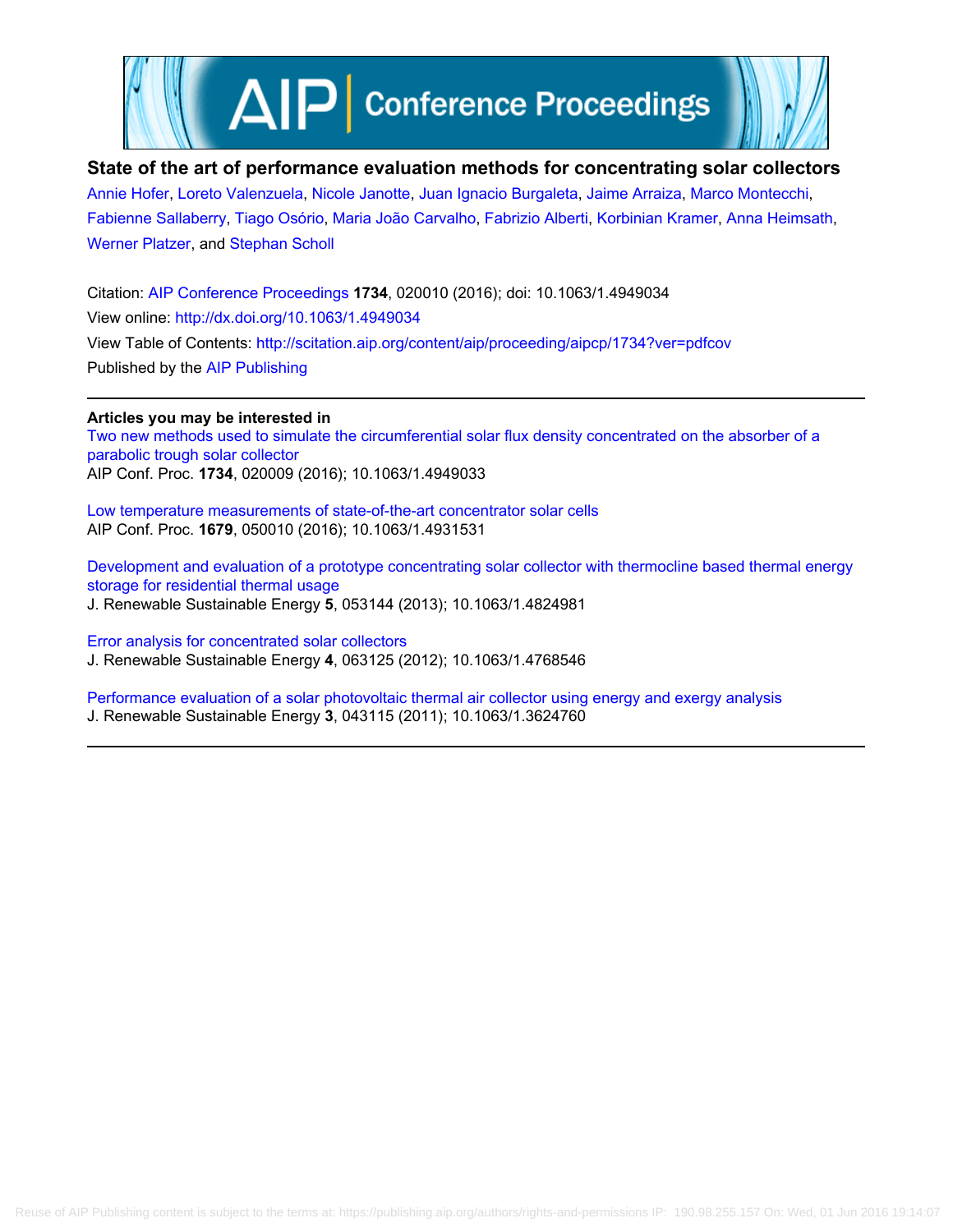# **State of the Art of Performance Evaluation Methods for Concentrating Solar Collectors**

Annie Hofer<sup>1, a)</sup>, Loreto Valenzuela<sup>2</sup>, Nicole Janotte<sup>3</sup>, Juan Ignacio Burgaleta<sup>4</sup>, Jaime Arraiza<sup>5</sup>, Marco Montecchi<sup>6</sup>, Fabienne Sallaberry<sup>7</sup>, Tiago Osório<sup>8</sup>, Maria João Carvalho<sup>9</sup>, Fabrizio Alberti<sup>10</sup>, Korbinian Kramer<sup>11</sup>, Anna Heimsath<sup>11</sup>, Werner Platzer<sup>11</sup> and Stephan Scholl<sup>12</sup>

*1 Dipl.-Ing., Scientific Researcher, Fraunhofer Institute for Solar Energy Systems ISE, Heidenhofstr. 2, 79110 Freiburg, Germany. 2*

 *CIEMAT – Plataforma Solar de Almería, Crta. Senes, km. 4.5, 04200 Tabernas (Almería), Spain. 3 German Aerospace Center (DLR), Linder Hohe, 51147 Cologne, Germany. 4*

<sup>4</sup> SENER, Engineering Division, Adva. Zugazarte, 56, 48930 Las Arenas, Bizkaia, Spain.<br><sup>5</sup> Assista Engusta, S. A., Anda, Giudad de la Innovación Nº 5, 31621 Santiguran, Navanna, Sp

 *Acciona Energía, S.A., Avda. Ciudad de la Innovación Nº 5, 31621 Sarriguren, Navarra, Spain. 6*

 *Researcher Physicist, ENEA CR Casaccia, Via Anguillarese 301, 00123 S. Maria di Galeria (Roma), Italy. 7*

 *National Renewable Energy Centre of Spain (CENER), Solar Thermal Energy Department, Ciudad de la* 

*Innovación 7, 31621 Sarriguren, Navarra, Spain. 8 University of Évora – ST Renewable Energies Chair, Palácio do Vimioso, Largo Marquês de Marialva, 7002-554,* 

*Évora, Portugal. 9 Senior Researcher, LNEG, Laboratório Nacional de Energia e Geologia, Estrada do Paço do Lumiar, 22, 1649-* 038 Lisboa, Portugal.<br><sup>10</sup> Fondazione Bruno Kessler, ARES Unit, Via alla Cascata 56/C, 38123 Trento, Italy.<br><sup>11</sup> Scientific Researchers, Fraunhofer ISE, Heidenhofstr. 2, 79110 Freiburg, Germany.<br><sup>12</sup> Prof. Dr.-Ing., Head o

*Braunschweig, Langer Kamp 7, 38106 Braunschweig, Germany.* 

<sup>a)</sup> Corresponding author: annie.hofer@ise.fraunhofer.de

**Abstract.** For the development and establishment of concentrating solar thermal collectors a reliable and comparable performance testing and evaluation is of great importance. To ensure a consistent performance testing in the area of lowtemperature collectors a widely accepted and commonly used international testing standard (ISO 9806:2013) is already available. In contrast to this, the standard ISO 9806:2013 has not completely penetrated the testing sector of concentrating collectors yet. On that account a detailed literature review has been performed on published testing procedures and evaluation methodologies as well as existing testing standards. The review summarizes characteristics of the different steady-state, quasi-dynamic and fully dynamic testing methods and presents current advancements, assets and drawbacks as well as limitations of the evaluation procedures. Little research is published in the area of (quasi-) dynamic testing of large solar collectors and fields. As a complementary a survey has been conducted focusing on currently implemented evaluation procedures in this particular field. Among the ten participants of the survey were project partners of relevant industry and research institutions within the European project STAGE-STE (Work package 11 - Linear focusing STE technologies). The survey addressed general aspects of the systems under test, as well as required process conditions and detailed characteristics of the evaluation procedures. In congruence with the literature review, the survey shows a similar tendency: the quasi-dynamic testing method according ISO 9806:2013 presents the most common and advanced evaluation procedure mainly used in the context of tracking concentrating collectors for the performance assessment of parabolic trough collectors operating with thermal oil or pressurized water. These common solar systems can be evaluated with minor adaptions to the testing standard. Evaluation procedures focused on in-situ measurements in solar fields or collectors are scarce and complex as well as an evaluation of linear Fresnel collectors or other systems operating with non-common heat transfer media like molten salt and direct steam. As those are still

*SolarPACES 2015*

AIP Conf. Proc. 1734, 020010-1–020010-7; doi: 10.1063/1.4949034

Published by AIP Publishing. 978-0-7354-1386-3/\$30.00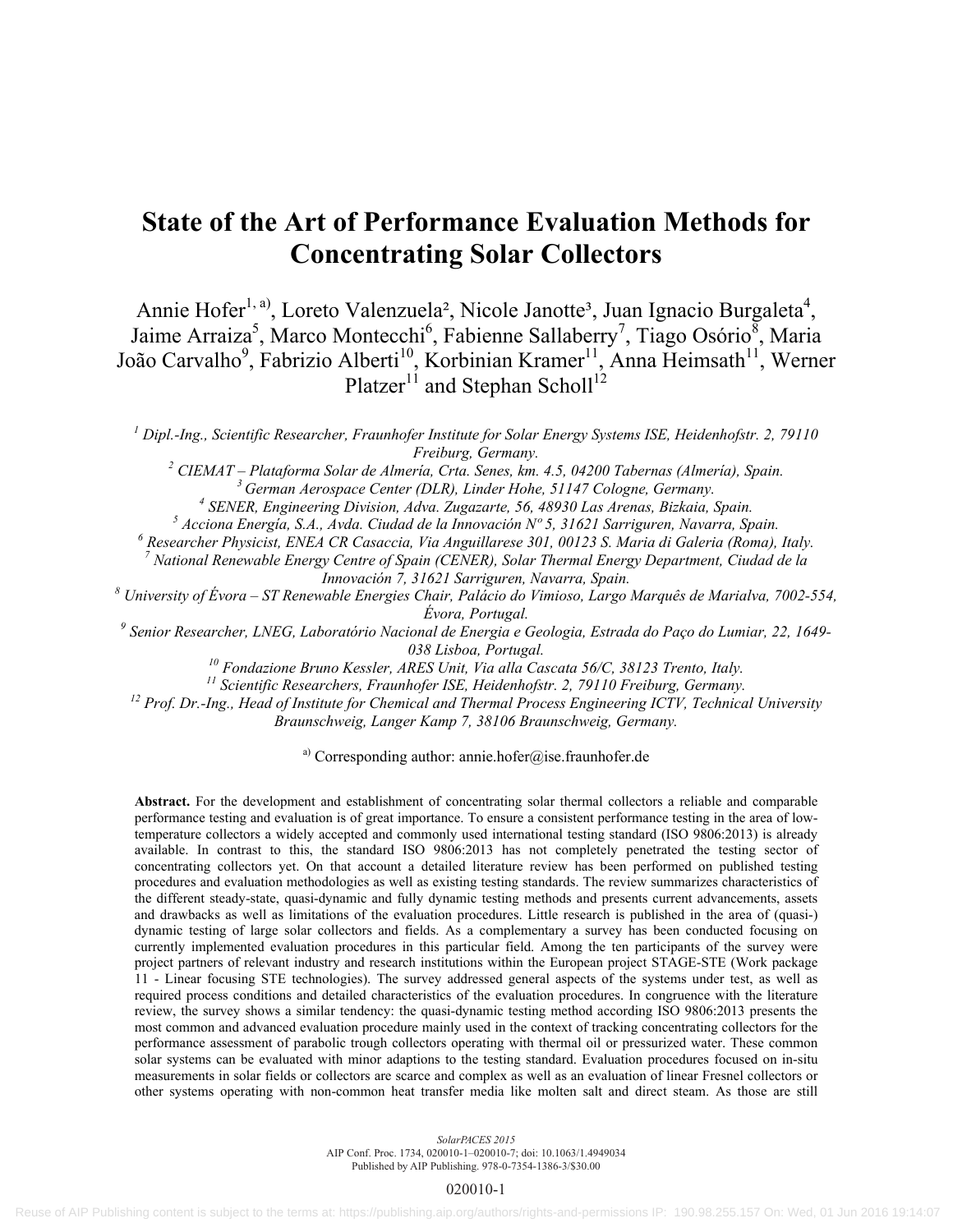presenting niche products and testing wise challenging systems under real test conditions a more sophisticated evaluation procedure such as the dynamic testing method is expected to be better suited.

## **INTRODUCTION**

For the development and establishment of concentrating solar thermal collectors a reliable and comparable performance testing and evaluation is of great importance. To ensure a consistent performance testing in the area of low-temperature collectors a widely accepted and commonly used international testing standard (ISO 9806:2013) is already available<sup>1</sup>. In contrast to this, the standard ISO 9806:2013 has not completely penetrated the testing sector of concentrating collectors yet. The reasons for this are diverse. Among them are technical limitations in the established methods which increase the effort of applying the methods to an inappropriate extent. Furthermore some specific characteristics of concentrating collectors are not represented by the given theoretical models (e.g. twodimensional incidence angle modifier including the effect of row end losses, cleanliness of mirrors during testing, use of different heat transfer media and in-situ measurements).

On that account a detailed literature review has been performed on published testing procedures and evaluation methodologies as well as existing testing standards, which will be presented in the first section of this article. As a complement a survey has been conducted among ten participants of relevant industry and research institutions within the European project STAGE-STE (Work package 11 - Linear focusing STE technologies), giving indications on the up-to-date state of the art of currently implemented testing procedures. The survey addresses general aspects of the system under test, as well as required process conditions and detailed characteristics of the evaluation procedure.

#### **LITERATURE OVERVIEW**

Literature screening showed a multiplicity of different publications in the field of solar thermal collector testing procedures. Therefore, the publications with their respective testing procedures were differentiated into two aspects: their testing methodology on the one hand side and their application on the other hand side, allowing a more structured and traceable comparison of the different testing methods. In Figure 1 the detailed literature review is summed up according to the introduced categories. The methodologies are grouped into steady-state (SST), quasidynamic (QDT) and dynamic (DT) testing, whereas the application of the published testing procedures are classified into non-tracking (stationary) collectors, tracking concentrating collectors and large solar fields of tracking concentrating collectors.

The upper part of Figure 1, highlighted in light blue, shows that the majority of publications in the field of collector testing is dealing with non-tracking collectors. In this area a multiplicity of diverse testing and evaluation procedures has been published. For clarity reasons, publications of steady-state testing for non-tracking collectors have not been listed, as they are plenty and of less interest concerning testing procedures for concentrating collectors. Especially the quasi-dynamic testing procedure was investigated, adapted and applied in several publications for different technologies, mainly based on the work done by the research group of Perers (e.g. see Perers (1997)<sup>2</sup>). Moreover the QDT-method presents part of the basis of the current testing standard ISO 9806:2013<sup>1</sup> and other standards (see Kramer et al.  $(2011)^3$ ). As a counterpart to the QDT-procedure the dynamic testing method has firstly been introduced by Muschaweck and Spirkl (1993), containing a more sophisticated collector simulation tool, but less restriction in measurement data<sup>4</sup>. The QDT-method is based on a linear collector equation and quite strict boundary conditions, which allow the use of multiple linear regression (MLR). In contrast the DT-method is based on different kinds of specific (dynamic) collector simulation models allowing a more flexible combination with an optimization algorithm consisting for example of a non-linear least-squares (NLS) minimization approach. A comparison of both mathematical approaches by Fischer et al. (2003) showed that they are equivalent in their results, NLS minimization only being more flexible<sup>5</sup>.

In the area of tracking concentrating collectors there does exist an American testing standard ASTM E 905-87 based on steady-state testing<sup>6</sup>. Even a guideline for the acceptance testing of parabolic trough solar fields is based on stationary measurements<sup>7</sup>. An approach of steady-state testing has been applied for measuring the performance of large parabolic-trough collectors<sup>8</sup>. It is currently considered as a first reference approach for the proposal of a national standard in the Spanish National Committee AENOR (see Sallaberry et al. (2015)<sup>9</sup>) and will be an input for discussion in the International Committee IEC TC 117 (Solar thermal electric plants). Nevertheless these testing procedures are either very time consuming or (if not the latter) mostly not comprehensively characterizing the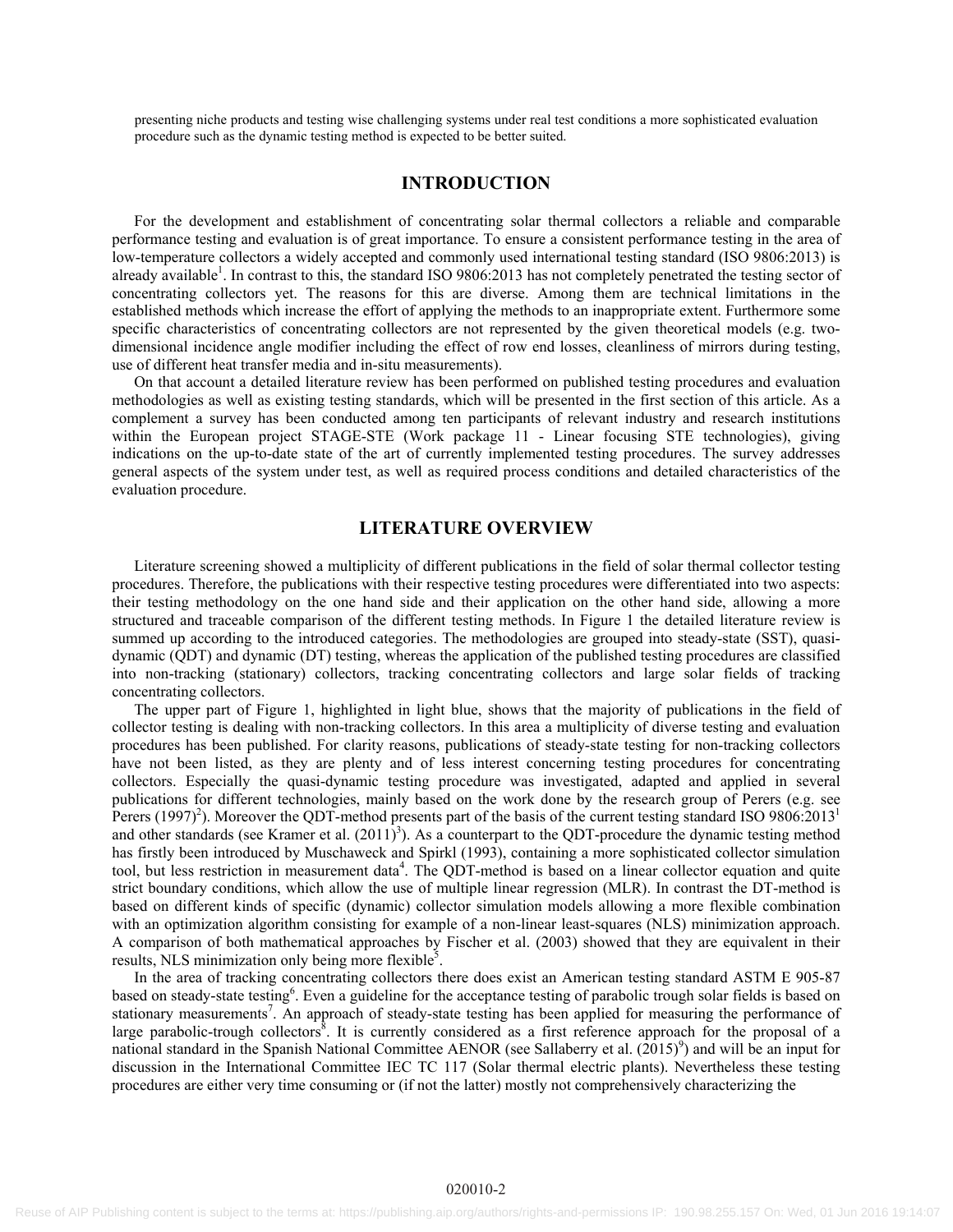

**FIGURE 1.** Summary of published testing and evaluation procedures with focus on concentrating solar collectors (overview compiled by Fraunhofer ISE).

collector or field performance, as they are limited to particular conditions (high DNI, normal incidence at solar noon etc.).

In Figure 1 the testing standard ISO 9806:2013 is marked with dotted lines in the area of tracking concentrating collectors, as it is not fully applicable to all concentrating collectors without modifications. Publications in this field show, that the QDT-method is successfully applied particularly for small-scale parabolic trough collectors (marked with an S), as restrictions to measurement conditions can still be met (see Fischer et al.  $(2006)^{10}$  and Janotte et al.  $(2009)^{11}$ ). For a global characterization of large-scale collectors (marked with an L), either parabolic trough or linear Fresnel, mainly the dynamic testing method is applied, as with higher working temperatures, energy loads to be cooled to meet stationary inlet conditions cannot easily be fulfilled. In particular for the characterization of linear Fresnel collectors due to their special optical characteristics in terms of a two-dimensional IAM, new approaches by dynamic parameter identification<sup>12,13</sup>, or modifications to the QDT-methods are inevitable (compare with Hofer et al.  $(2015)^{13}$ ).

Apart from the steady-state guideline for the acceptance testing of solar fields, there are few publications presenting a more sophisticated characterization and acceptance testing of parabolic trough solar fields based on dynamic testing procedures (see Janotte  $(2012)^{14}$ ). Quasi-dynamic testing is rarely applied to large collectors or solar fields, which might be an indication, that the QDT-method with its restriction in measurement data is not entirely suited for the performance evaluation of larger systems. A guideline focusing on characteristics, assets and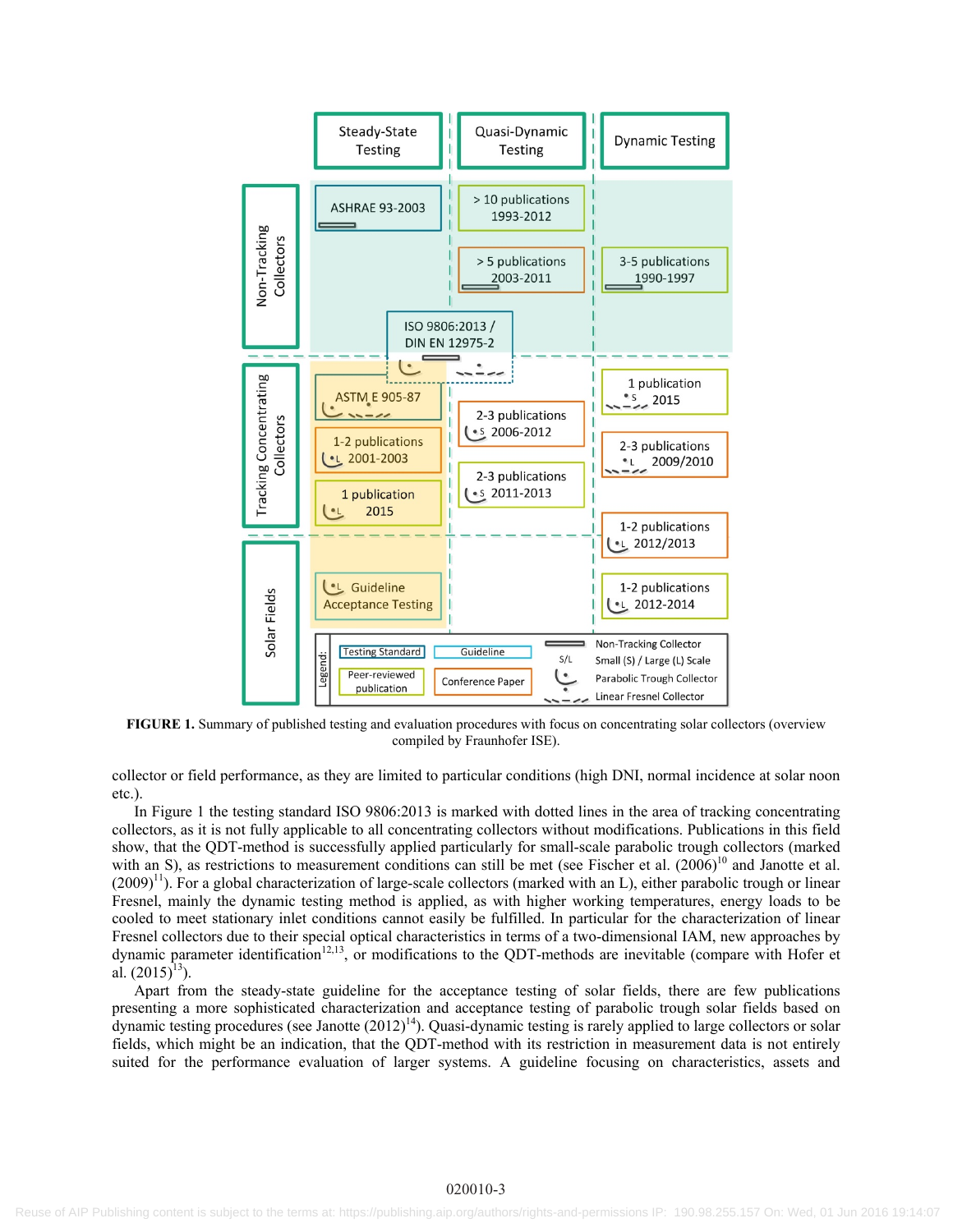drawbacks as well as practical indications for the use of dynamic solar collector and solar field performance testing is currently being compiled (see Hofer and Janotte  $(2015/16)^{15}$ ).

With the existence of testing standards for non-tracking collectors (in Figure 1 highlighted area in light blue) and for steady-state testing procedures (in Figure 1 highlighted area in light orange), standardization in the area of dynamic testing procedures for tracking concentrating solar collector and fields is still lacking, while research and its publication is existing, but scarce. To get a more comprehensive overview on current testing approaches, a survey on (not necessarily published) currently implemented dynamic testing and evaluation procedures was conducted, which will be presented in the following section.

# **SURVEY ON DYNAMIC EVALUATION PROCEDURES FOR SOLAR COLLECTORS AND FIELDS**

As an addition to the literature review, a survey has been set up focused on the characteristics of currently used evaluation methods for the performance evaluation of solar collectors and fields. The participants of the survey are linked to the working group of WP 11 (Linear focusing STE technologies) of the European project STAGE-STE and consist of: Fraunhofer ISE (subtask leader), CIEMAT, DLR, SENER, Acciona, ENEA, CENER, University of Évora, LNEG and FBK. According to the list of participants, the survey is not designed to address the complete solar thermal sector. It is particularly concentrated on research institutions and relevant industries focused on tracking/concentrating solar thermal collectors and fields, as the literature review showed a gap of publications in this area (see right bottom part of Figure 1).

Within the ten participants, the characteristics of 12 different testing/evaluation procedures were analyzed. Table 1 summarizes the general aspects of the different evaluation procedures concerning system characteristics, such as the type of collector to be evaluated or the heat transfer fluid being used. It shows that the majority (83 %) of the evaluation procedures are used for the characterization of parabolic trough collectors, whereas only 25 % are used for linear Fresnel collectors and 33 % for CPC collectors and other non-tracking medium temperature collectors. The percentages do not add up to 100 % as there are several methods that can be used for several collector types. 83 % of the evaluation methods are designed for solar collector evaluation, only 25 % can be applied to solar fields. Concerning the used heat transfer fluid for the characterization of the systems, mainly thermal oil (67 %) and pressurized water (50 %) are used, whereas only 8 % of the evaluation methods are performed with molten salt. A performance evaluation with direct steam based on a dynamic measurement approach does currently not exist within the partners of the survey. 16 % indicate, that performance evaluation based on steady-state measurements can be performed. The figures show that the most commonly used evaluation method is designed for parabolic trough collector operating with thermal oil or pressurized water. A reason why the evaluation methods can rarely be applied to other collector types and heat transfer fluids may have to do with the dispersion of the solar system on the one side and with the complexity and peculiarities linked to these systems under test on the other side.

Details of the evaluation methodology for the testing procedures under review can be found in Table 2. The results show that around 67 % of the evaluation procedures are based on a quasi-dynamic testing approach. 25 % are based on dynamic testing procedures and 8 % are only able to evaluate in steady-state measurement conditions. Concerning the mathematical approach of the reviewed evaluation procedures, 50 % are identifying performance parameters with multiple linear regression (MLR) while the other 50 % are using a parameter identification method based on a non-linear least-squares minimization (NLS) approach. This indicates that the testing method itself is

| Category                 | Type                    | <b>Share</b> |
|--------------------------|-------------------------|--------------|
| Evaluated collector type | Parabolic trough        | 83 %         |
|                          | <b>Linear Fresnel</b>   | $25\%$       |
|                          | Non-tracking collectors | 33 %         |
| System under test        | Solar collector         | $83\%$       |
|                          | Solar field             | 33 %         |
| Heat transfer fluid used | Thermal oil             | $67\%$       |
|                          | Pressurized water       | 50 $%$       |
|                          | Molten salt             | $8\%$        |
|                          | Direct Steam            | $0\%$ (DT) / |
|                          |                         | 16 % (SST)   |

**TABLE 1.** Survey results concerning general aspects of testing system characteristics for the different evaluation procedures.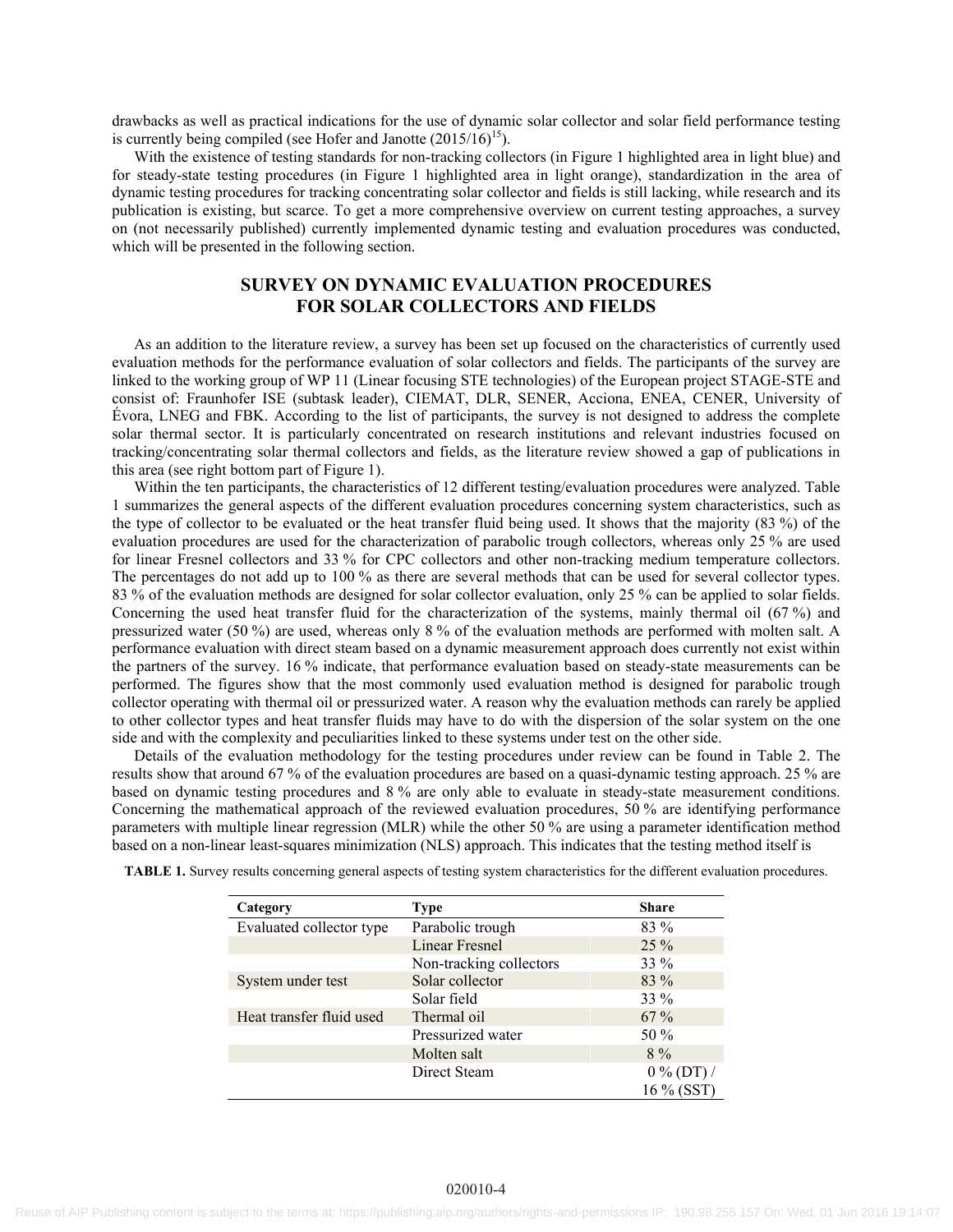independent of the mathematical approach. While QDT-data can be evaluated with MLR or NLS, the DT-method requires a NLS approach, as it provides higher flexibility due to the simulation model being more complex than a linear one-node collector equation of the QDT-method. Concerning the required process conditions during testing, 75 % of the procedures are based on constant inlet temperature and mass flow, which is in accordance with the summed share of QDT- and SST-procedures. Likewise 25 % are able to tolerate variations in irradiance, inlet temperature and inlet mass flow in agreement to the percentage of the DT-method.

One aspect of the survey also implies the analysis of parameters included in the evaluation procedure corresponding results can be found in Table 3. As all of the testing procedures assess the collector output power of the system under test, inlet/outlet temperatures and mass flow rates are always taken into account, as well as direct normal irradiance. Ambient temperature is considered in the evaluation procedure similar evident in 92 % of the cases. With respect to collector parameters, optical efficiency at normal incidence  $\eta_{opt,0}$  and heat loss parameters are always taken into account. Additionally direct IAM values are included in the majority (92 %) of the reviewed methods.

For wind velocity (50 %), global irradiance (42 %) and pressure (17 %) measurements no clear statement can be drawn from the survey. Diffuse IAM-values as well as cleanliness of the mirrors are taken into account in 33 % of the methods. This indicates that the different evaluation procedures are adapted to the particular situation and needs of the system under test. No strict conclusions on the relevance or irrelevance of these parameters can be given within the context of the survey. The particular adaptions of the procedures show that a testing and evaluation procedure for concentrating solar collectors needs to be flexible enough for a large spectrum of diverse collector systems to be tested.

Having an overall look onto the shares of the survey, it becomes evident, that 80 % of the evaluation methods for solar collectors use the QDT-procedure of the current testing standard ISO 9806:2013 with smaller adaptions. Similarly 67 % of the methods for solar field performance evaluation use a dynamic testing approach. This indicates, that for the majority of collectors tested among the survey partners (mainly parabolic trough collectors operating with thermal oil or pressurized water), the QDT-procedures are suited for the determination of the collector performance, whereas for the majority of solar fields a more flexible, dynamic testing approach is required. With respect to the application of the DT-procedure the survey showed, that dynamic testing is required either for testing

| Category              | Type                                  | <b>Share</b> |
|-----------------------|---------------------------------------|--------------|
| Testing method        | ODT                                   | $65\%$       |
|                       | DT                                    | 25 %         |
|                       | <b>SST</b>                            | $8\%$        |
| Mathematical approach | Multiple linear regression            | 50 %         |
|                       | Non-linear least-squares minimization | 50 $%$       |

**TABLE 2.** Survey results concerning evaluation methodology for the different evaluation procedures.

| <b>TABLE 3.</b> Survey results concerning considered parameters for the different evaluation procedures. |  |  |  |  |
|----------------------------------------------------------------------------------------------------------|--|--|--|--|
|                                                                                                          |  |  |  |  |

| Category             | <b>Type</b>                            | <b>Share</b> |
|----------------------|----------------------------------------|--------------|
| Process conditions   | Mass flow                              | $100\%$      |
|                      | Inlet and outlet temperature           | $100\%$      |
|                      | Pressure                               | $17\%$       |
| Ambient conditions   | Direct normal irradiance               | $100\%$      |
|                      | Global irradiance                      | 42 %         |
|                      | Ambient temperature                    | $92\%$       |
|                      | Wind velocity                          | 50 $%$       |
| Collector conditions | Optical efficiency at normal incidence | $100\%$      |
|                      | Heat loss parameters                   | $100\%$      |
|                      | IAM direct irradiance                  | $92\%$       |
|                      | IAM diffuse irradiance                 | $33\%$       |
|                      | <b>Cleanliness</b>                     | $33\%$       |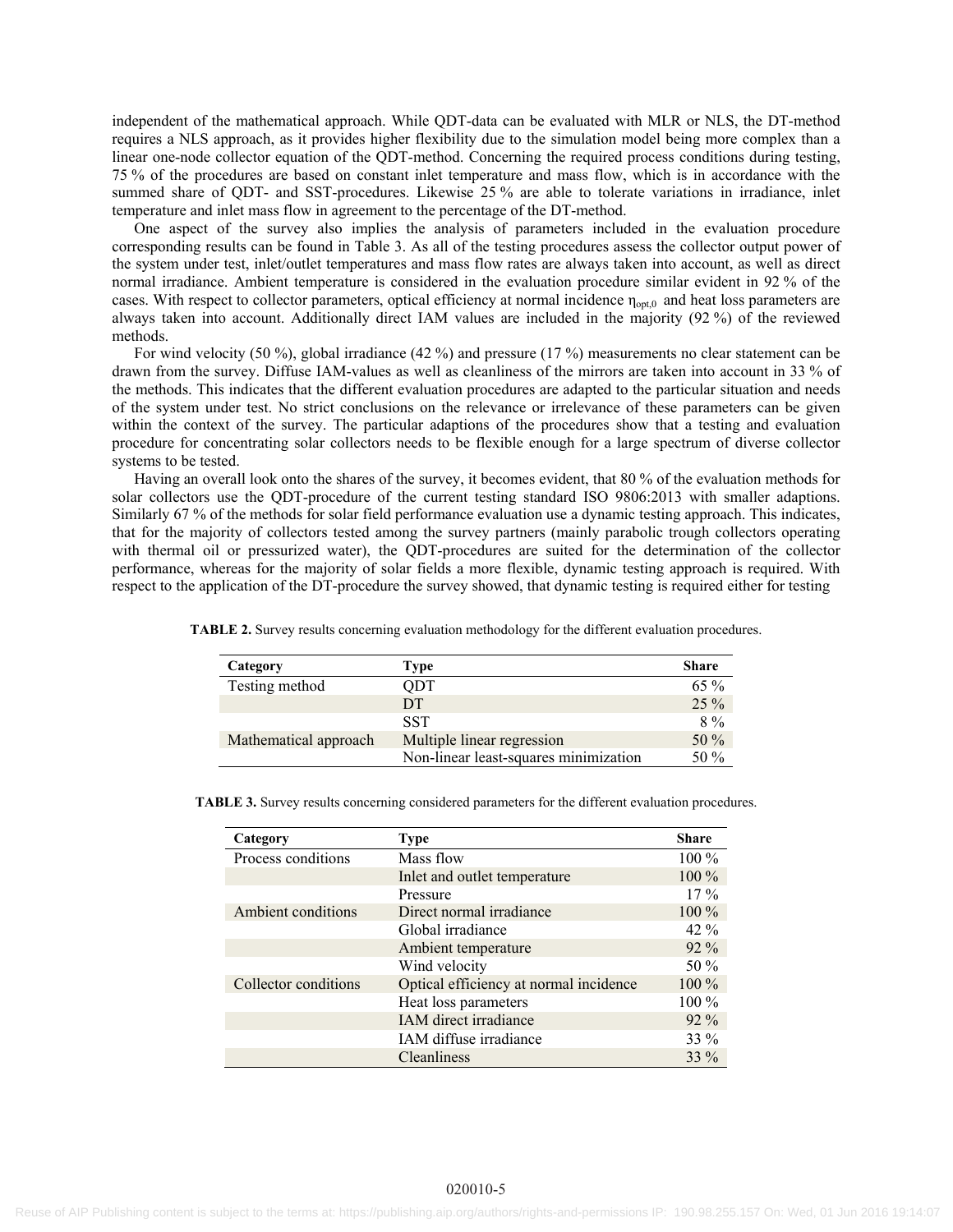of solar fields or for in-situ testing of solar collectors, as these systems do not allow an extensive intrusion into the process conditions and therefore require a more flexible evaluation routine.

## **CONCLUSION**

A detailed literature review focused on dynamic testing procedures for concentrating solar collectors was performed. In addition, a survey among ten project partners of the European project STAGE-STE WP 11 was conducted. Both analyses showed the same tendency: the quasi-dynamic evaluation procedure according to the testing standard ISO 9806:2013 is mainly used in the context of tracking concentrating collectors for the performance assessment of parabolic trough collectors operating with thermal oil or pressurized water. These common solar systems can be evaluated with minor adaptions to the testing standard.

Nevertheless similar to published literature, the survey showed that evaluation procedures focused on in-situ measurements in solar fields or collectors are scarce and complex as well as an evaluation of linear Fresnel collectors or other systems operating with non-common heat transfer media like molten salt and direct steam. As those are still presenting niche products and testing wise challenging systems under real test conditions a more sophisticated evaluation procedure such as the dynamic testing method is likely to be better suited.

In terms of testing standardization, the DT-method may present a considerable alternative to overcome the limitations of QDT-procedures and assure a reliable and comparable performance assessment of large concentrating solar systems. Still advanced research is necessary in the development of improved or alternative testing procedures, especially with respect to linear Fresnel systems, large solar fields and systems operating with direct steam.

## **ACKNOWLEDGMENTS**

The research leading to these results has received funding from the *European Union Seventh Framework Programme* (FP7/2007-2013) under grant agreement n° 609837 (Scientific and Technological Alliance for Guaranteeing the European Excellence in Concentrating Solar Thermal Energy, STAGE-STE).

The authors would also like to thank the *German Federal Ministry of Economic Affairs and Energy BMW*i for the financial support in the project *"StaMeP*", 16UM0095. Moreover, the authors would like to thank the *Deutsche Bundesstiftung Umwelt DBU* for the financial support in the context of their PhD Scholarship Programme.

T. Osório gratefully acknowledges the Portuguese funding institution FCT – Fundação para a Ciência e a Tecnologia – for supporting his research.

#### **REFERENCES**

- 1. ISO 9806:2013, Solar energy Solar thermal collectors Test methods (2013).
- 2. B. Perers, "An improved dynamic solar collector test method for determination of non-linear optical and thermal characteristics with multiple regression," in [Solar Energy](http://dx.doi.org/10.1016/S0038-092X(97)00147-3) **59** (4-6), 163–178 (1997).
- 3. K. Kramer, S. Mehnert, and S. Fischer, "Testing process heat collectors an overview on methodologies and categories," in *SolarPACES 2011*, Proceedings of the 17th Solar Power and Chemical Energy Systems International Symposium (2011).
- 4. J. Muschaweck and W. Spirkl, "Dynamic solar collector performance testing," in [Solar Energy Materials and](http://dx.doi.org/10.1016/0927-0248(93)90011-Q) [Solar Cells](http://dx.doi.org/10.1016/0927-0248(93)90011-Q) **30** (2), 95–105 (1993).
- 5. S. Fischer, W. Heidemann, and H. Müller-Steinhagen, "Collector parameter identification Iterative methods versus multiple linear regression," in *ISES Solar World Congress (International Solar Energy Society (ISES), 2003).*
- 6. ASTM E 905 87, Standard Test Method for Determining Thermal Performance of Tracking Concentrating Solar Collectors (1987 (Reapproved 2007)).
- 7. D. Kearney, Utility-scale parabolic trough solar systems Performance acceptance test guidelines, April 2009 December 2010 NREL/SR-5500-48895, (2011).
- 8. L. Valenzuela, R. López-Martín, E. Zarza, "Optical and thermal performance of large-size parabolic-trough solar collectors from outdoor experiments: A test method and a case study," in Solar Energy **70**, 456–464 (2014).